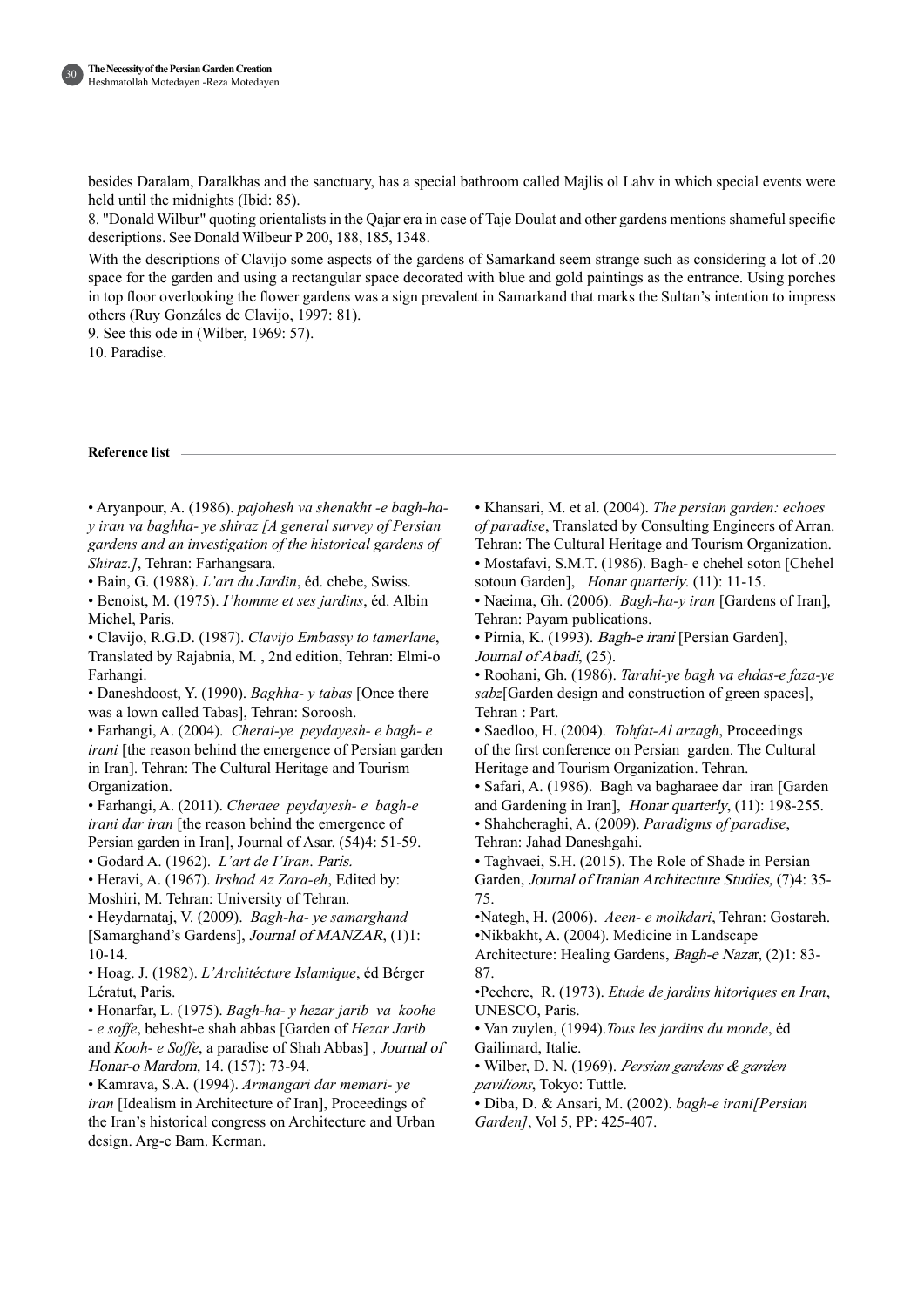gardens to have space for their own erotic pleasure. Gardens are the thinking symbol of the kings of each era. Although there were special reasons for the development of these examples, in many cases numerous reasons were effective in the development of Iranian historical gardens. 1. The religious will of the Achaemenids

would not be established without love, care and careful monitoring of Cyrus. Although the Sassanid kings put religious gardens on their agenda, the numbers of pleasure, recreation and hunting gardens have reduced the role or the consistency of these two points of view.

2. In addition to the grandeur of Timurids

amd Ilkhans in creating magnificent gardens, recreational aspects of the tent-gardens of this era have led to the formation of glorious gardens of the capital.

3. The return of national-religious spirit

with courage and dare among people in Safavid era has converted this period into the golden age of Persian gardens.

recreational spirit but they are symbols of private 4. Post-Safavid gardens have a governmentalpleasure in Oajar period

So the gardens of each period talk about their age. They represent the governing spirit of the states and mirror their time. Some are quiet, subtle and mystical and some are large and powerful and some subtle and poetic, and perhaps some strange and timid

#### **Endnote**

\* This paper rewriting an article entitled "Causes of Appearance of Iran's Historical Gardens" which have been published in the Journal of Bagh-e Nazar (Vol.7, No.15, Winter 2011).

1. In this climate, one of the main goals is to create shade and coolness. Wilber wrote:" The water, trees, flowers and grass as the constituent elements of gardens have been considered by Iran due to the country's warm and dry climate. Unlike Europeans, who prune the trees and plant flowers, Iranians tried to develop gardens and the older and stronger trees made their owners prouder (Wilber, 1969: 10).

2. Adel Farhangi considers the motivation of construction of some of the gardens as the interaction between human and nature that is formed to answer the needs and improve the lives to compete with the surrounding community that is originated in economy, science and technology (Farhangi, 2004: 14).

3. Wilber wrote on the Iranians tendency to create a garden and floriculture: "Since centuries ago most Iranian words and expressions are mixed with words of Arabic origin but most plants and floriculture terms are pure Persian. Most Iranians can consider themselves lovers of flowers" (Wilber, 1969: 24).

4. Healing gardens existed in the ancient Egypt to escape the adverse environmental conditions. In Europe, the monastery created healing gardens to produce medicinal plants. But the main idea of forming gardens formed in the nineties (Nikbakht,  $2004:7$ ).

5. See "Mohammad Ali Kamrava" idealism in Iranian architecture. Proceedings of the Congress Architectural History of March 1995 and first volume of 374, 358. See also Darab Diba and Mojtaba Ansari, Iranian garden, 401 381, 425 407 pages .Vol

6. In case of the history of using hunting gardens in Mesopotamia and Iran, Ms. Zuylen believed that the oldest of them was built by Sargon out of the city as a large park and released many animals in it (Van Zuylen, 1996: 15). Usually the hunting gardens were built either near the large natural hunting zones and in some cases the Sultan and his companions left the nearby palace to go for hunting. In other cases large and equipped enclosed parks were built and animals were released in them as listed at the time of Sargon.

15. John Hoag in Islamic Architecture book introduces many of the Umayyad palaces that are structurally very similar to the Sassanid hunting gardens. Even the forms inside the palaces are similar to Sassanid and earlier periods (Hoag, 1982: .(80

7. John Hoag also described these kinds of Garden-Palaces Umayyad palaces section and refers to Kharabat ol Mafjar that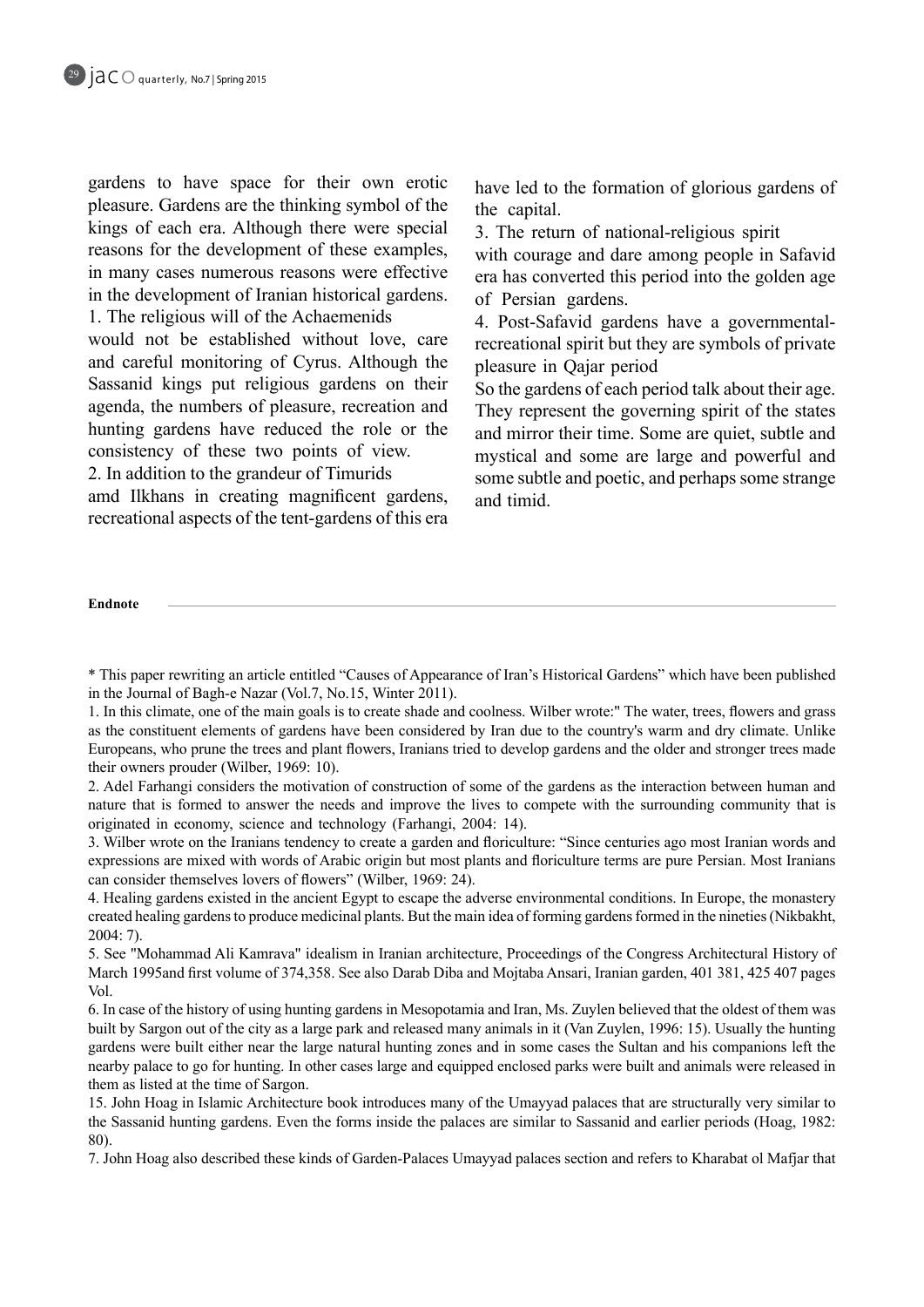| <b>Formation factors</b>                           | The main reasons                                             | <b>Examples</b>                     | <b>Garden Name</b>                                                                                | <b>Time period</b>                 |
|----------------------------------------------------|--------------------------------------------------------------|-------------------------------------|---------------------------------------------------------------------------------------------------|------------------------------------|
| Common factors in<br>the formation of<br>gardens   | <b>Fruitfulness</b>                                          | Fruit-garden                        | Berry garden<br>Barberry garden                                                                   | Safavi                             |
|                                                    | Creating beautiful<br>spaces relying on<br>the gardening art | Flower-garden                       | Darius "Gatadas" Garden<br>Barbur Vafa garden                                                     | Achaemenian<br>Gurkani             |
|                                                    |                                                              | Gardening-garden                    | Barbur Vafa garden                                                                                | Gurkani                            |
|                                                    |                                                              | Medicinal gardens                   | Gardens of Shah Abbas                                                                             | Safavi                             |
|                                                    |                                                              | Gardens-regular                     | Sard garden "Cyrus"<br>Kalan garden "Babur"                                                       | Achaemenian<br>Gurkani             |
| Specific factors in<br>the formation of<br>gardens | Religious reasons                                            | Garden-shrine                       | Shah Nemetollah Vali<br>Ghadamgah Nishapur<br>Mosalla Nain                                        | Safavi<br>Safavi<br>Oajar          |
|                                                    |                                                              | Garden-religion                     | Jannat-Rezvan                                                                                     | Safavi                             |
|                                                    | For recreation and<br>outing                                 | Summer-recreational gardens         | Prince Mahan                                                                                      | Qajar                              |
|                                                    |                                                              | Seasonal-governmental<br>gardens    | Sahebgharanieh<br>Kamranye<br>Sa'dabad                                                            | Qajar<br>Pahlavi                   |
|                                                    |                                                              | Hunting gardens                     | Ghasr e Shirin-Tagh e Bostan<br>Doshntappeh (Tehran)                                              | Sassanid<br>Oajar                  |
|                                                    |                                                              | Gardens of particular pleasure      | Hasht Behesht- Bolbol<br>Emarat Jahannamaye Behshahr<br>Emarat Taj Dolat Negarestan<br>Eshratabad | Safavi<br>Safavi<br>Qajar<br>Qajar |
|                                                    | Political-<br>governmental<br>causes                         | Governmental garden-squares         | Inner Alighapoo<br>Inner Golestan for Shams al-Emara<br>Emarat Jahannamaye Qazvin                 | Safavi<br>Oajar<br>Safavi          |
|                                                    |                                                              | Residensial-governmental<br>gardens | Tabas                                                                                             | Qajar                              |
|                                                    |                                                              | Garden-palaces of Power             | Palaces in Baghdad-Cairo-Timor<br>Palace of Hash behesht -<br>Chehelsotun<br>Eram "Fath Ali Shah" | Timurid<br>Safavi<br>Qajar         |
|                                                    |                                                              | Public gardens                      | Berries - Grapes<br>Chahar Bagh gardens<br>Bagh melli of eshgh square                             | Safavi<br>Safavi<br>Oajar          |

Table 1. The reasons to create Iranian Historical gardens, Source: authors

#### **Conclusion**

After entering the dry and difficult lands of Persia, Aryan tribes did not have a chance to change the macro-climate to create and consolidate their primary civilization. The power obtained by sovereign states, was not possible regardless of life-giving gardens as sub climates. Therefore creating Persian Gardens is entangled with the fate of the cities and towns. This has interconnected the formation of the garden and the Iranian civilization. The majority of historic gardens are developed by the idea of the Kings amd with different purposes. If Cyrus and Darius gardens were kept by religious priests in the magnificent structures, they followed religiousgovernmental reasons. Although the belligerent Timor was unaware of the science of gardening, he considered creating magnificent and massive gardens effective in political objectives and empowerment of his kingdom. Babur the Mughal in Kabul and India was so enchanted by his gardens that the elegance and beauty of the gardens was known to every one. Although Safavid dynasty followed the tradition of magnificent gardens in the beginning to introduce Iranian Shiite spirit to the world, they were overcome by unworthy people and gardens became a place for worldly pleasures. This tradition was also followed by unworthy Qajar kings. They privatized the

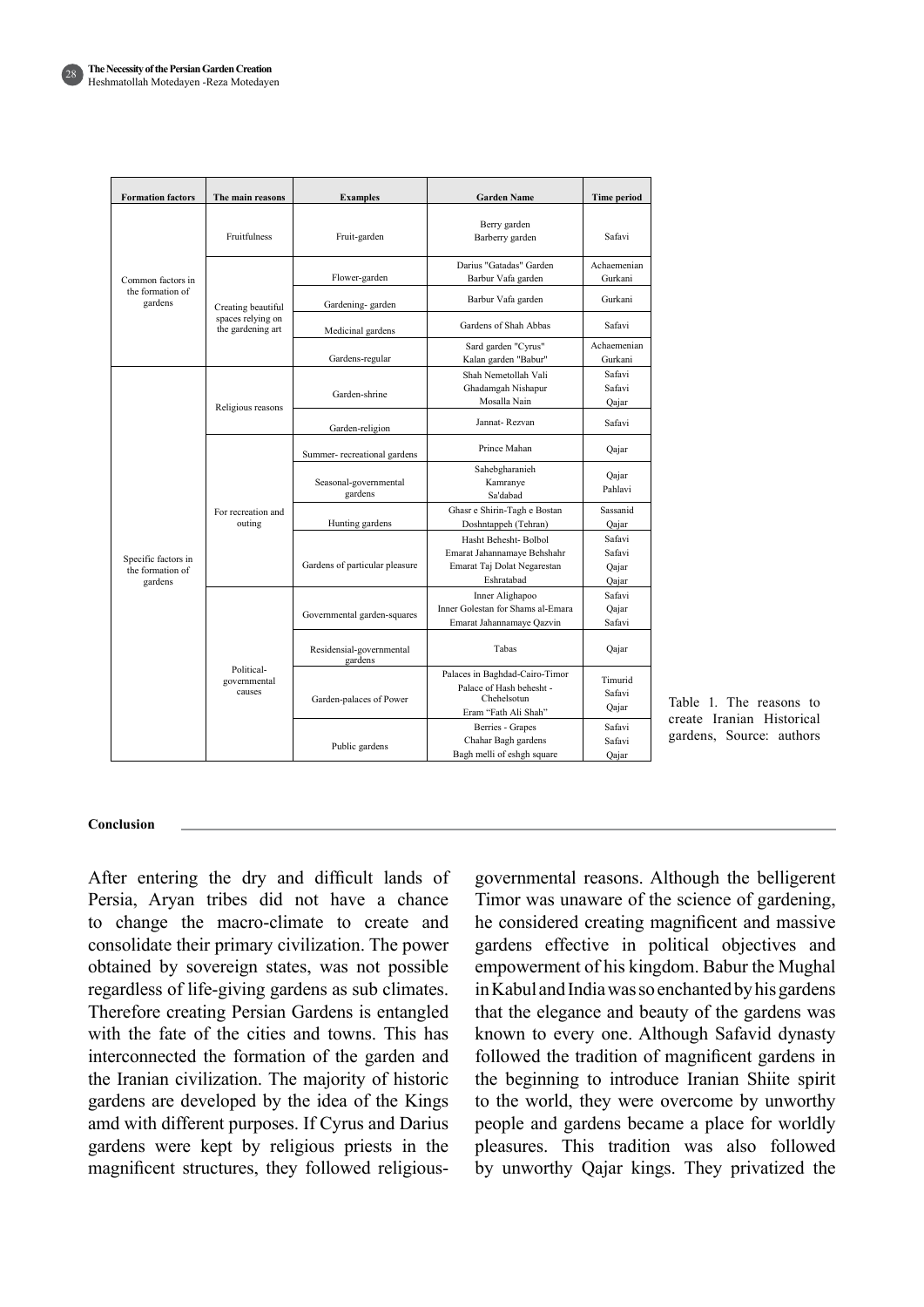# **3. Political-governmental reasons to create gardens historic**

Another important factor in creating historic gardens could be the incentive of employers to show their wealth, power and glory. It is written in the Persian Garden book: "Achaemenid kings proceeded to build the paradise gardens both for the power and enjoyment and as a sign of the power of the state after the conquest" (Yavari, 2004: 36).

Therefore the governmental reasons are of the great importance. Ms. "Ghazaleh Rohani" mentions the reason of creating the gardens as follows: "in some civilizations the love of flowers led to the creation of gardens, however in some cases some people built gardens to present their wealth and power" (Rohani, 1986: 50). This feature has been important to create historical gardens in different eras. Ms. Shahcheraghi mentions a garden called "Pirouzi (Victory)" in Ghazaneh at the time of "Sultan Mahmoud Ghaznavi" that could be called after political-governmental reasons  $Shabcheraghi, 2009: 52$ ). One of the traditions of Ghaznavians was building minarets and architectural monument after victories.

One of the important periods of creating such gardens to reflect the glory and grandeur was the era of Timurid and Safavid kings. Most Timurid gardens that surrounded Samarkand had the names of Islamic cities such as "Cairo", "Damascus", "Baghdad" and "Soltanieh" that presented Timor's dominance over all dominated areas<sup>8</sup>.

So it can be concluded that the power factor can be effective in creating Timor gardens. Heydar Nataj writes about the gardens of Samarkand: "Sitting in the central palace of the garden on an artificial hill and predomination gave Timor a sense of superiority and dominance. Therefore these Iranian Gardens were the main pattern of Timor's gardens more than the other ones" (Heydar Nataj, 2009: 130).

The order of building such palaces were in the agenda of Safavid kings even in other areas, particularly in land and water borders of the country. A. Safari writes: "The reason of considering Behshahr by Safavid rulers was the position of the city in case of attacks by Uzbek and Shagsar immigrant people" (Safari, 1986: 35). So one of the reasons for the order of construction by Shah Abbas I was to establish power and control over the territory and he ordered to construct these gardens to add to his power while having fun and recreation. Therefore the reason of keeping the governance which is a political reason is added to the factors. "Mohammad Taghi Mostafavi" while describing Chehelsotun writes that Shah Abbas II added a large porch on the east side in 1057 AD and due to the porch forehead notes and poems it becomes evident that it has added to the glory of the palace (Mostafavi, 1986: 25). Again another important reason to create a garden is to present the glory of the kingdom. Sabaye Kashani in the ode "Ey Baghi"<sup>9</sup>(O'Garden) describes a garden established in Tehran for Fath Ali Shah called "Eram". All lines of the poem indicate considering the satisfaction of the kings and glory. For example: The king of the kings called it Eram Though the "Eram"<sup>10</sup> fell behind it in its glory

## The results of analyzing the reasons for the **necessity** of creation of Iranian garden

According to the studies it can be concluded that in many cases mentioning a single reason to explain the development of a historical garden is not sufficient. Although the spirit of kings and their agents and the culture of each period was effective in the development of the gardens in that era, but It should be noted that the majority of these and the noble ones had a combination of common factors such as the economic, creating scenery images and other reasons behind themselves. In some cases, a combination of reasons, including leisure and recreational or religious beliefs are considered as the factors of developing the earthly paradises but the important gardens of Iran are mostly created for political reasons. The following table includes these factors in terms of their application.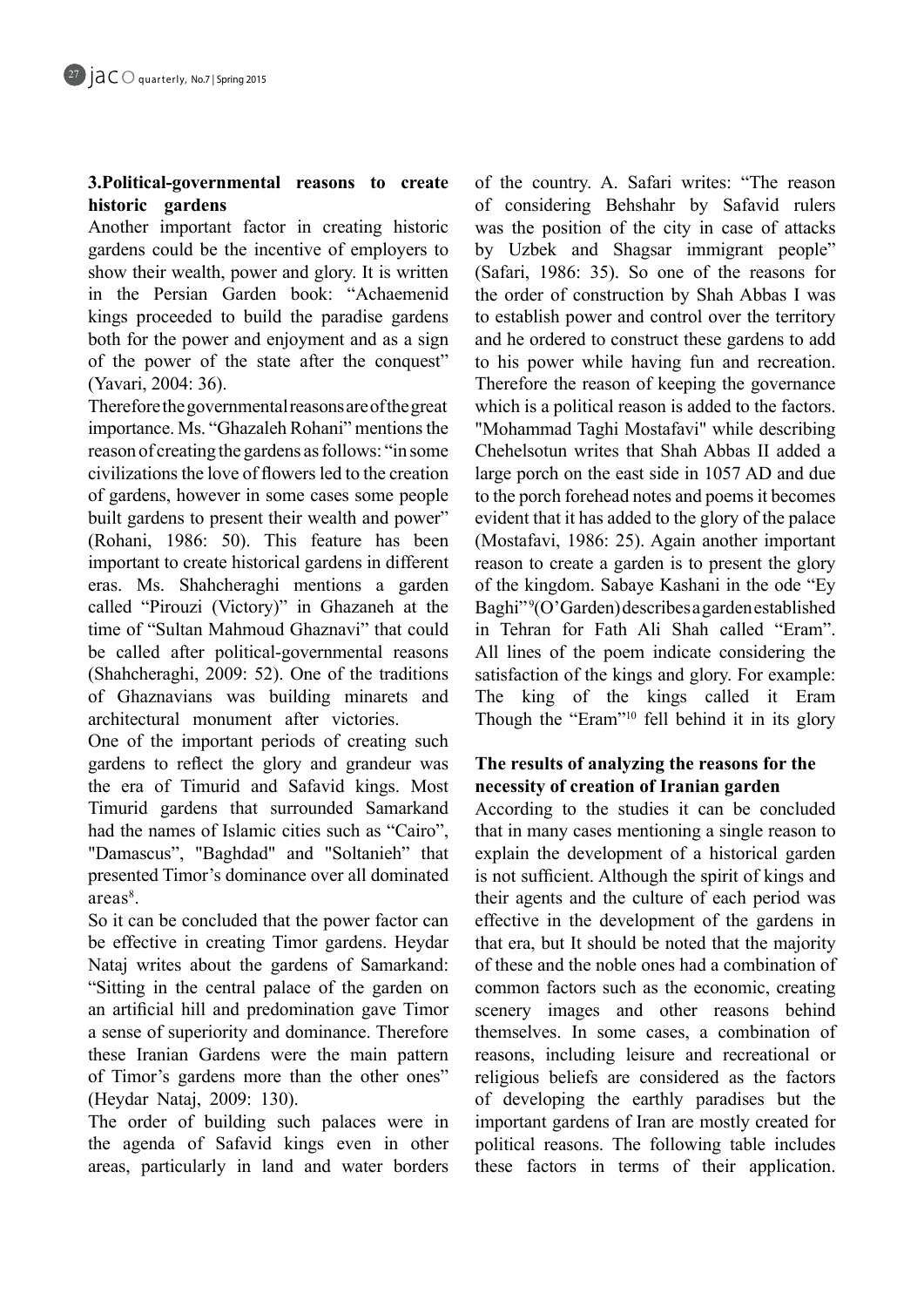demonstrate this beauty to the servants as similar and sublime as possible. For this reason, the components of this Paradise become sacred and their presentation becomes metaphoric.<sup>4</sup>

On the other hand Shahcheraghi, while researching the word "garden" specifies that it is used to call a sacred place where divine forgiveness is given to the residents (Shahcheraghi,  $2009: 94$ ). Therefore the sacredness of the word garden presents the religious role of them. The names of Islamic gardens, such as "Jannat", "Beheshte Barin", "Kholde barin", "Minoo", "Rezvan", "Hasht Behesht" and Behesht indicate religiosity.

## **2. Creating the garden as a place for recreation outing and**

Building a green area with flowing streams and beautiful trees for comfort and shelter in nature is one of the objectives of the establishment of gardens. These gardens are called pleasurable (Farah bakhsh) gardens. Among writings, gardens and palaces that were created for the recreation and ceremonies of the rich and kings are more mentioned. Based on the reports and information in hand, Shah Abbas used to build small building with the intervals of two parasangs  $(2*6240m)$ so that he would rest and have a meal while traveling along the Caspian Sea. Six gardens of the Gardens of Shah Abbas are remained in this region (Naima,  $2006: 256$ ). Thus, in most cases, the gardens were a space for the nobles and kings that the reasons of their establishment and types are addressed below based on a historical .approach

## - **Summer gardens:** Throughout the

history, the most important gardens are the ones that are established in the mountains or good climate areas outside the cities in hot seasons in which the rich used to amuse themselves. Therefore, the construction of these gardens was because of enjoying the cool and pleasant atmosphere of the garden.

## **-Garden of hunting :** Another reason for

the development of the Royal gardens in certain parts of the city was hunting that was common

among the kings of ancient times<sup>5</sup>. Here the raised question is that how royal hunting areas within a wide range of plains were included in the formal gardens of Iran? In response, it should be noted that given the interest of monarchs and their relatives to hunting as recreation, usually recreational gardens with a palace were built hear these hunting areas to be used in the hunting season<sup>15</sup>. A.Godard, the French archaeologist, in his book "The Art of Iran" has estimated the area of the Qasr-e Shirin gardens as 120 ha in which the rarest animal existed to be haunted by the King. Also among the gardens around Taq-e Bostan garden, he mentions a haunting garden that had a fenced area of  $6$  ha (Godard, 1962:  $230$ ).

So haunting as a recreational practice is another reason for the establishment of the gardens. Examples of the Islamic types also exist. Doshantappeh Garden in the suburb of Tehran is described in this way (Wilber, 1969: 48). This tradition continued until the modern Pahlavi era. - Gardens of particular pleasure: Besides the enjoyment of natural resources, in some cases the kings after pleasure commanded to build gardens so that they could use the privacy together with their wives and mistresses. At the time of the Safavid many palaces were built for the night off and recreation of the kings. "Thomas Hebert" the English writer (1628) described the paintings of Esfahan and north of Iran's palaces full of the paintings of the king and women that are filled with sensual gestures. The most important of them is Behshahr Kakh e Jahan nama which is described in details (Wilber, 1969: 48). These gardens can be called gardens of privacy or mirth that are different than regular gardens in performance <sup>6</sup>.

In the Qajar era "Negarestan" and "Eshratabad" gardens were designed with a chamber and 17 buildings for the mistresses<sup>7</sup>. So, one of the reasons for creating gardens is considered to be the recreation and gatherings that was always interesting for incompetent sultans and aristocrats.

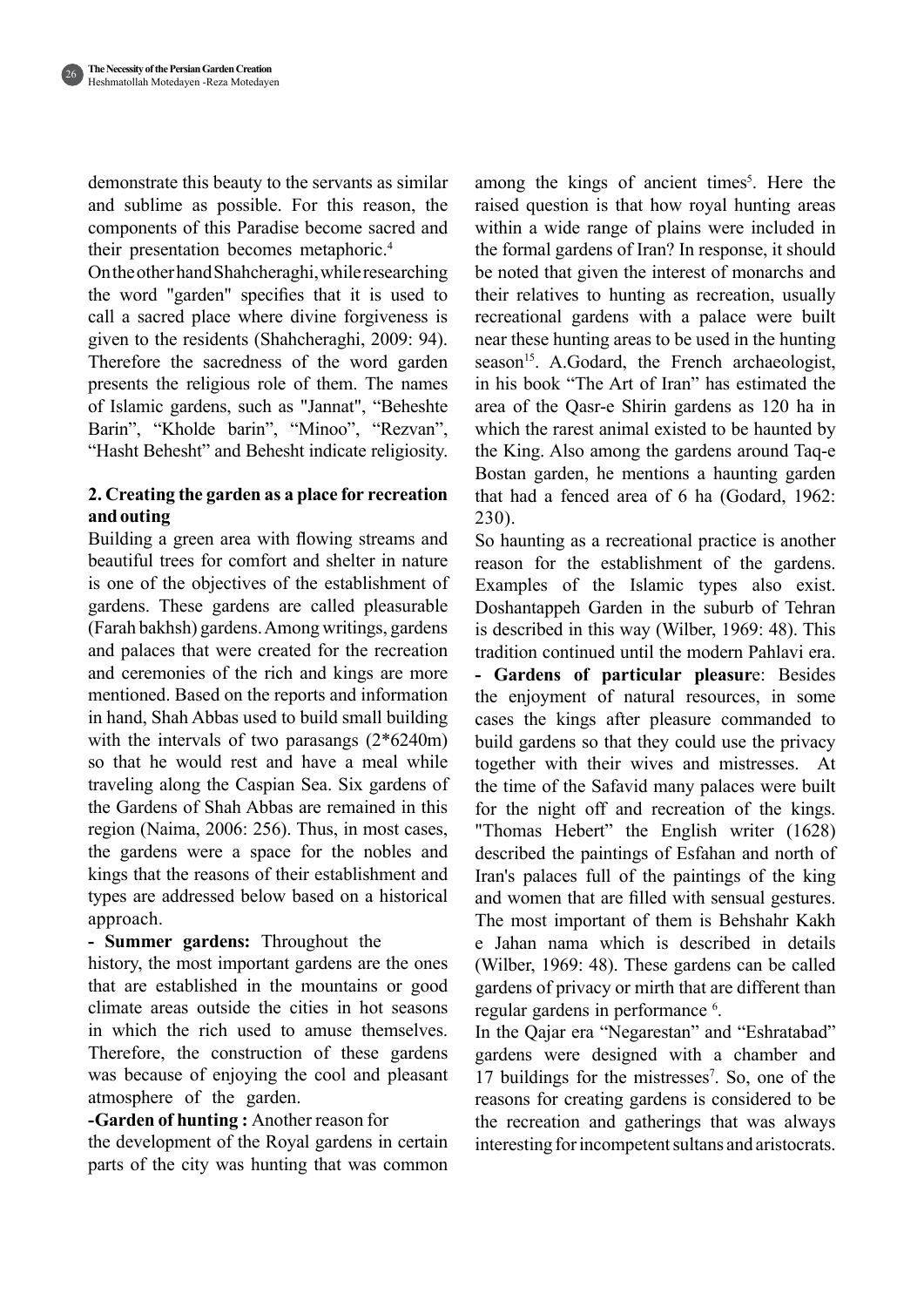and pleasant smell of roses agreeable and deemed (Wilber, 1969: 29). Shahcheraghi writes "Shah Abbas was so interested in road construction and planting trees and beautiful gardens that no tree was planted in his absence. When planning Chahar Bagh, Shah Abbas took a ruler to present himself as the true successor of Cyrus" (Shahcheraghi, 2009: 109).

The desire of some sovereigns such as Babur and Shah Abbas in the import of non-native plants and export of native plants to the dominated countries, the increased quality and quantity of product and special attention to the creation of medicinal gardens<sup>4</sup> is praiseworthy.

Since the Achaemenid period Iranians had a desire to create a regular garden relying on straight lines and symmetric planting. "R. Pechere" refers to an example of Cyrus regular gardens according to Greek historians: Young Cyrus builds a garden in "Sard" designed symmetrically and decorated with trees and flowers. Historians refer to his accuracy on planting trees and bushes in the garden  $P^2$  (Pechere, 1973: 2). Sometimes changing the shape and regulating the gardens along with beauty led to the foundation of beautiful historical gardens. Babur speaks about a large garden in the suburb of Kabul. After regular plantings he directs his attention to a river flowing winding in the garden and believed that by redirecting it into a straight line, he had added to the beauty of the garden (Wilber, 1969: 48).

In Baburnameh he talks about his gardens as if they are built with the love of nature and created by various species of plants. He writes: "In the pomegranate season, red pomegranates hung from the branches. Citrus trees seemed green, refreshing and fruitful. The garden was so nice for the layout and I had never enjoyed Vafa Garden so much before" (Ibid). Given what has been discussed so far, the role of the kings' interest in gardening and creating beautiful gardens is .proved

Now that the common factors in the formation of gardens are determined, the special reasons for a particular kind of formal gardens are discussed in

a new classification

## **B.** Specific reasons for the formation of gardens **1. Religious reasons**

Through conducting more studies on natural green elements in a dry land and allocating paranormal concepts to them, we find that the symbolic role of elements are important to the Iranians.

The first gardens constructed with religious purposes were the gardens of Mesopotamia's temples. Ms. Van Zuylen writes "Some of the literature tells the story of temple gardens where trees and plants were planted in the honor of the gods" (Van Zuylen, 1996: 66).

The presence of temples in the highest point of the garden and its domination on the nature reflects the importance of the role of religion in the creation of the first gardens. In Achaemenid era the gardens are the earthly image of the paradise and thus making them is a religious command in in Zoroastrianism. It is written in "the man and his gardens": "Whoever builds this garden will be connected to the light of Ahura Mazda. To keep the Paradise safe from the evil, it should be irrigated and taken care. The green space should be enclosed to be protected against evil" (Benoist, 1975: 10)

Accordingly the importance of the role of religion in establishing gardens is realized. According to historians, priests protected these gardens which indicate the religious role of the gardens. Also creating important palaces such as Persepolis in the midst of green spaces had a religious cause. How is it possible to interpret the symbolic role of building the royal gardens inside the earthly paradises? Given what has been discussed so far did this green structure was to keep it safe from the evil or the symbol of the power of Ahura Mazda's steward (the King) on the earth that monitored the construction of the green spaces? In both cases the religiousness is the cause of the creation of these spaces. This view continued in the Islamic period and its Quranic viewpoint was paradise's projection on earth that God promised to good people in the Quran. Muslims try to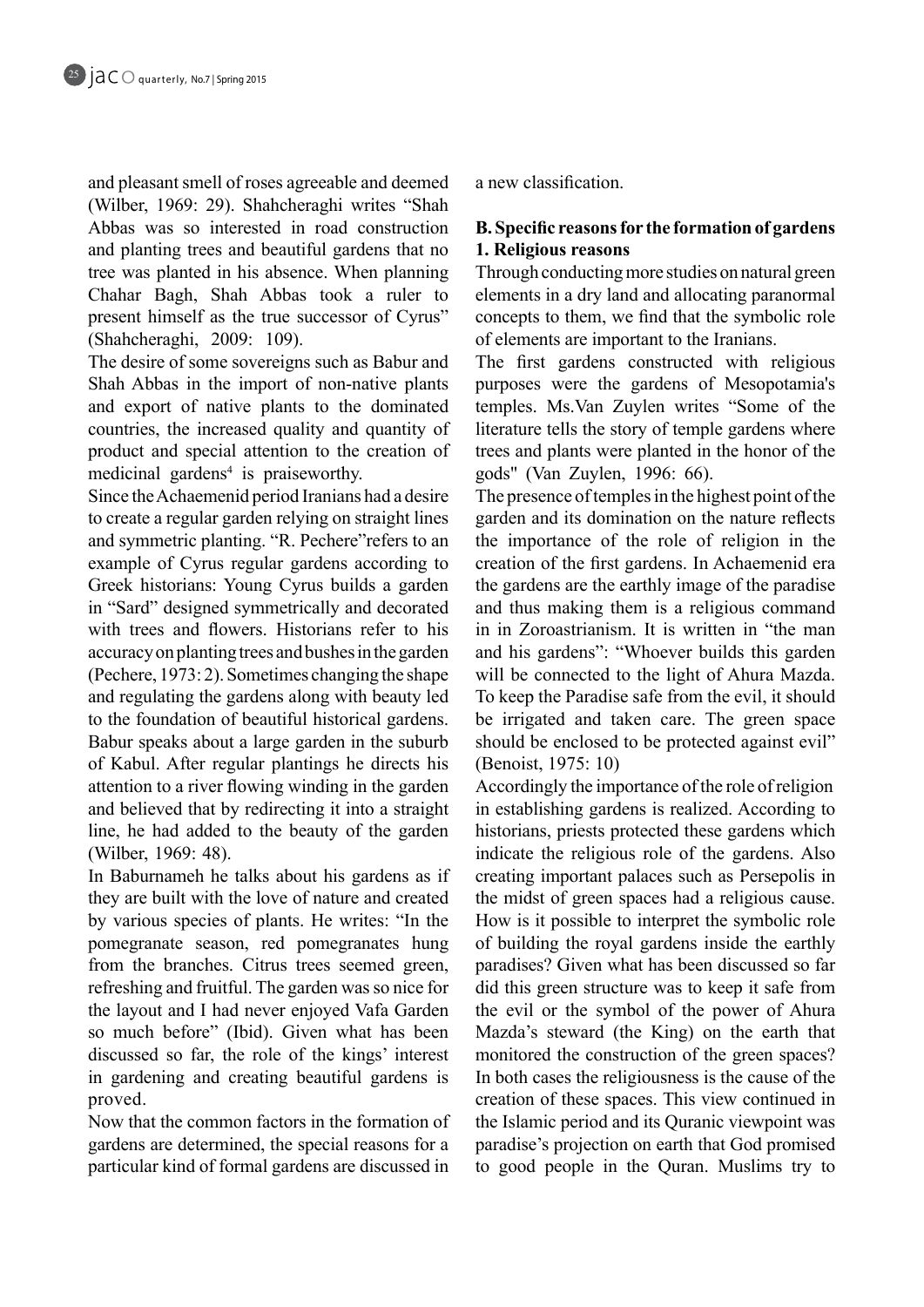241

the deserts of central Iran. In this paper, first the common causes and then the main causes of the formation are analyzed and then the classification will be performed in the final conclusion table.

## A. Common factors in the formation of gardens **1. Fruitfulness of gardens**

Creating the garden as an economic unit has been one of the main goals of constructing gardens since the old times. Naming two types of garden including the leisure and recreation garden and fruit garden is the result of such idea for the creation of fruitful gardens. Perhaps another halso be also be a sagriculture garden could also be applied to these kinds. These gardens besides the formal ones inside and outside of the city have always had a particular value to people<sup>2</sup>.

Here the question is that given that most fruit gardens or orchards are not considered as formal and regular Iranian gardens, why are they considered in this paper? Here it should be noted that between formal gardens, there are gardens that are called after fruits that besides discipline and formality, they are useful as well. In different periods, especially Safavid and Qajar periods, the names such as berry and pomegranate represent the fruitfulness of the gardens.

"Homa Nategh" has mentioned historic Mashhad gardens in the study of documents on landowning related to Naseroddin shah and provides useful information about several gardens. In a part of this document it is written about garden products "the first result of the garden is pussy plant that should not be harvested before the sunlight... an entry to the garden sells greengage and green almond which is called "Akh Kookash" in Khorasani and they have to be careful to take them when as firstling and of commercial value to the market so that they would be sold and provide profit..." (Nategh,  $2006: 79$ ). The above points indicate the importance of economy in the formal gardens of this era and approve our point of view.

Karim Pirnia considers planting a variety of plants and multiple fruits in Iranian gardens in line with the supreme architectural target of Iran

based on the integration of usefulness and beauty in his paper (Pirnia,  $1993: 25$ ).

# **2. Creating beautiful spaces relying on the art gardenin**g **of**

"Saedlu" refers to two valuable books of "Irshdol" Zeraeh" and "Mafatihul Arzagh" in his article that discuss many details of the differences in planting a variety of trees and plants to create visual beauty (Saedlu, 2004: 43).

There are various cases among the texts indicating the desire of most creators to create maximum beauty based on planting different species of .plants

In the meantime, perhaps this desire can be divided into flower and flower arrangement and creating direct lines in planting gardens among the kings.

The desire of the kings for the gardens and gardening aspects is referred to in historic books. It is mentioned in Persian Garden "Darius I has described "Gatadas", the garden of the monarch, as follows: It is an evidence that you have directed your attention to plantation in my land. As you have transplanted the trees from the Asia Minor on the other side of the Euphrates, I admire your attempts and you shall be blessed by the blessings of the kingdom" (Yavari, 2004: 43).

Countless people loved planting and growing plants and created gardens for this purpose<sup>3</sup>. In many cases, creating a garden was focused to establish beautiful and pleasant scenery motivating gardeners and enchant the audience. Several prose and poetry books are written for this purpose to praise planting.

"Shahcheraghi" Writes "Cyrus personally located the site of planting the trees in his gardens and used to plant some trees himself. That is why some researchers have introduced Cyrus as the first gardener". (Shahcheraghi, 2009: 109).

In the Islamic period the interest of Babur, one of the Mughal kings, to plants especially flowers reflects this fact. Babur Shah has considered the discovery of a tulip with a nice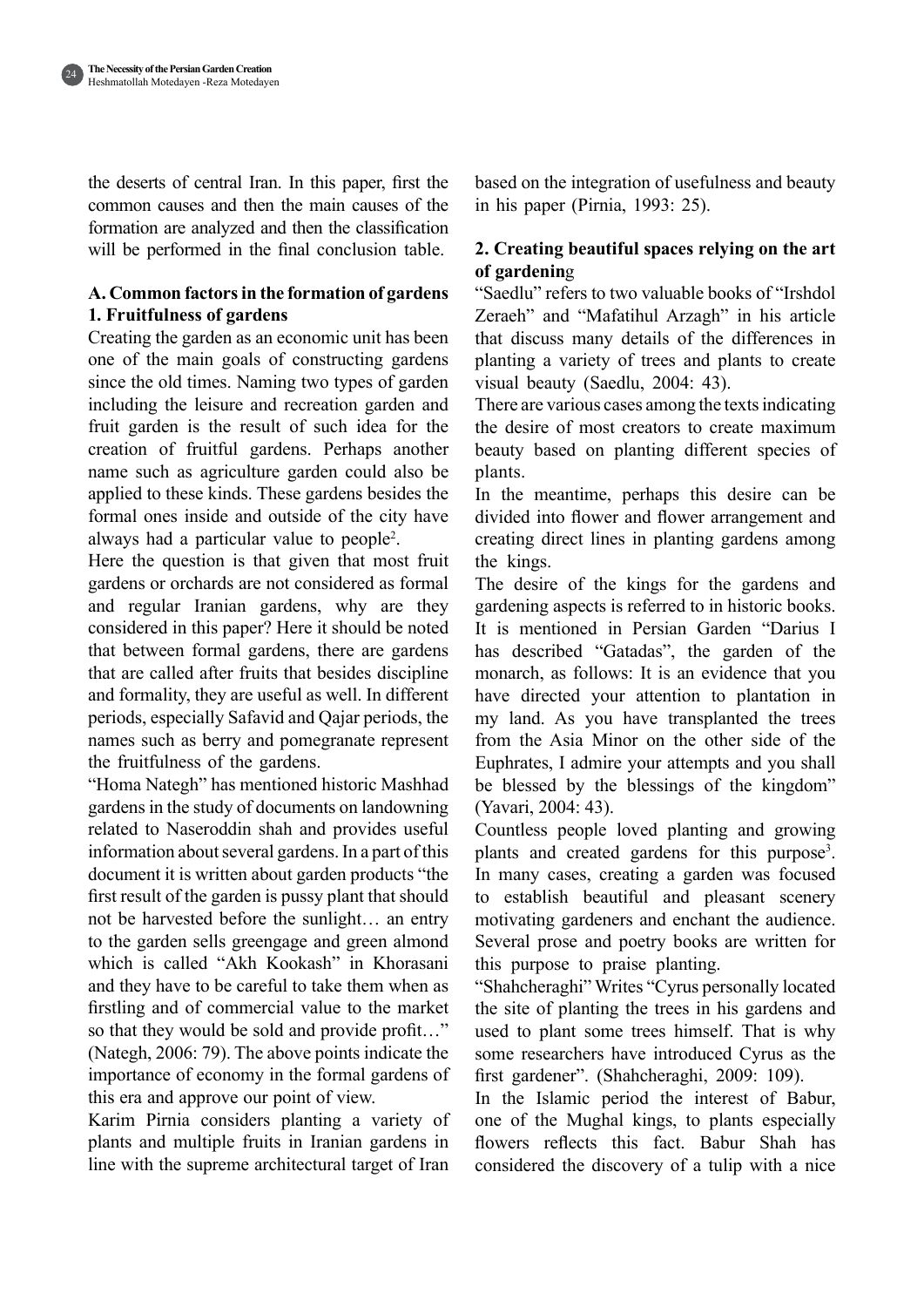location may reveal the reasons behind its creation. Therefore in this article less controversial dealing is used to approach the authors and researchers in the field of the art of garden construction and the article tries to present a classification of the reasons of founding the gardens.

## **Persian garden, the fruit of civilization**

The reason of the appearance of the Iranian gardens should be investigated within the relationship between the Iranian people with their land. Could Persian garden emerge in a country other than Iran? None of the geographical and climatic characteristics of Iran exist in other lands with ancient civilizations. "Adel Farhangi" considers the existence of two high mountain plateaus that has located Iran in the middle of the dry lands as a major barrier for communication across a wide area of Iran which results in a hot and dry area (Farhangi, 2011: 55). Under such environmental conditions did Iranians have a chance to work on the macro-climate according to the ratio of water to soil quality as they entered the plateau? The answer is definitely negative. Therefore, under such a capacity, a man living in the Iranian plateau has started to create a fine climate. Gardens are the result of this sub-climate. Most experts have focused on the role of extensive gardens and court yards to establish a climate for human being (Shahcheraghi, 2009: 130).

"Yavari" writes "Aryan tribes started to prepare water after residing in Persia. These tribes continued their lives in the mountains using the old methods of irrigation by redirecting the flow of melting snow and reserving it. But the tribes that lived in the lowlands were faced with insurmountable problems ... "(Yavari, 2004: 24). The emergence of aqueduct and the difficulties to establish it were the results of this deficiency. Persian garden indicates the story of the emergence and journey of life after the fight against drought and death. This presents the resuscitative aspect of the Iranian garden. New climatic studies prove the accuracy of this issue. "Taghvaei" in his field research on the role of shadow and other environmental factors in the garden of Iran, believes that these gardens were compatible with their climate in hot seasons. This quality creates a situation in the garden that could have an effective cooling system compared with their surrounding area (Taghvaei, 2015: 53).

On the other hand, the importance of paying attention to civilization in Iranian plateau paves the way to pay attention to the art of garden construction to empower this civilization. Creating Iranian gardens, with the need to provide economic necessities, richer social layers, technology requirements, and passing the earlier stage of primary needs is intertwined with the fate of cities or towns. Farhangi writes "The difference between the lands under manual irrigation with the rain-fed lands and the possibility to utilize a small number of valuable lands is one of the foundations of development of social stratification" (Farhangi, 2011: 56). A brief attention to the above issues confirms the fact that garden in general and Persian garden in particular have only had a chance to be developed in the era of civilization. Since the Achaemenid era to the Safavid period, the evidences indicate that the highest social layer which is the government has paid the greatest amount of attention to the so-<br>called Persian gardens.

## **Factors shaping the Persian Garden**

In Iran's hot and dry climate, the existence of green gardens has always been a cool and quiet place of comfort, pleasure and leisure<sup>1</sup>. The presence of water, land and proper perspective provides the possibility to create gardens. But in addition to these, the causes of Iranian gardens are several important factors that some factors including economic factors and interest in plantation and landscaping, are other common factors in the formation of the gardens and some other factors are considered as the main ones; the most important of which include religious, political, governmental and recreational requirements. This set of factors according to climatic, physical and urban location conditions have created gardens in and out of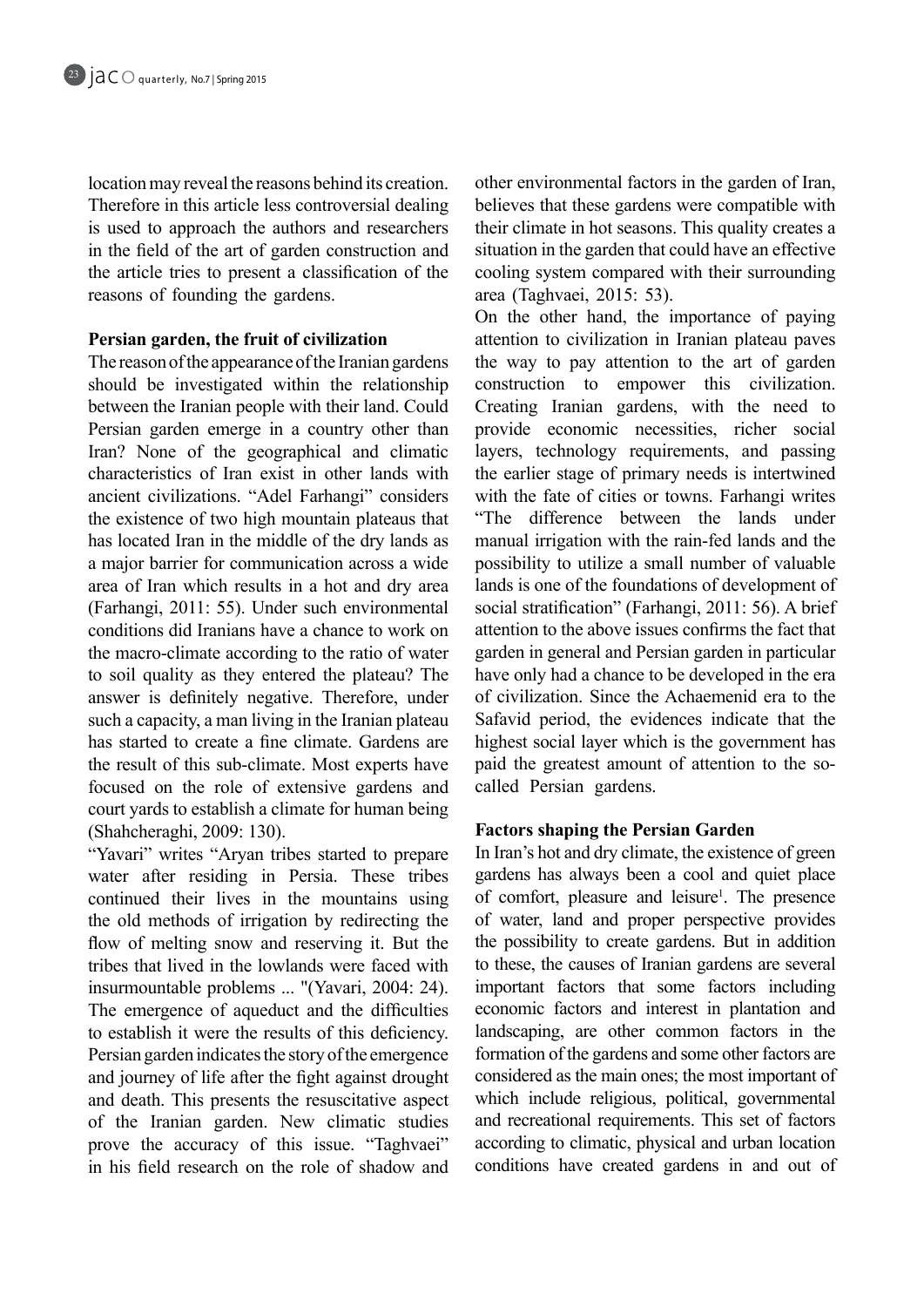

#### **Introduction**

Since this article is intended to address the formation of Iranian gardens causes, it has focused its study on different sources to identify the causes of interest or commands to create the gardens. Most of the texts on Persian gardens have considered the reasons of creating Persian Garden as the escape from the exhausting heat. But it seems that there are additional reasons that will be discussed below. So first of all a brief literature and history in this regard is discussed to consider library methodology as the most important way to achieve the objective of the study.

**Hypothesis:** Besides the above writings there are papers and manuscripts from the Persian garden lovers that contain very useful properties. Among them the papers by "Pirnia" in Abadi Journal (1993) and "Abolgasemi" in the book of Architecture and Urbanism in Iran are more .important

#### **Literature Review**

1. Books and historical-descriptive writings of the orientalists and historians about the cities and historical sites of Iran in which contents about famous gardens are included. People such as Chardin, Clavijo, Flandin, P. Coste and Hebert have greater fame. Also People such as Mafrookhi have written about the advantages of the Persian gardens in Isfahan. The various forms and characteristics of Iranian gardens are presented in the ancient poems as well.

2. There are books and writings about the history of garden construction art in the world in Latin. presented in the bibliography at the end of this article. Iranian and Islamic gardens have been mentioned in some chapters of these books.

Books on plant species and medicinal plants that 3. have presented the properties and methods of planting such as "Irshadol Zeraeh" by "Abu Nasr Heravi" thanks to "Mohammad Shiri" published by Tehran University Press and the "History of Iran's Agriculture" (1950) by "Taghi Bahrami" has addressed Iranian ancient agriculture.

4. The most important books used in the last

century were writings of Iranian and foreign experts in the study of the species in the gardens as well as their structure that are divided into two groups: Some, such as Iran's Gardens by "Donald Wilber" have addressed all gardens and others have paid a special attention to a special garden or urban gardens. Among them "Hussain Farrukh Yar" (1996) has referred to Fin-e Kashan, "Yaghoob Daneshdoust" (1990) has referred to Tabas Garden and "A.R. Aryanpour" (1986) has referred to Shiraz gardens. az gardens.

#### **Methodology**

Except for obvious climate and recreational reasons, the specific causes of developing formal Iranian gardens are not discussed, thus a comprehensive and difficult exploration among the ancient texts will reveal these causes to prepare the guideline to create the Persian gardens.

It is believed that besides the environmental reasons, there were other causes in building beautiful and regular gardens. So the main research method is a historical study free from any typology or physical-<br>structural view on Iranian gardens.

In some cases, the name of the garden suggests the reason of its existence. Sometimes the dedication letter opens the Gordian knot of the reason of existence; in some other points a poem, praising the founder or functions and performance of the garden reveals the identity or perhaps the handwritings of the king, governor and even the